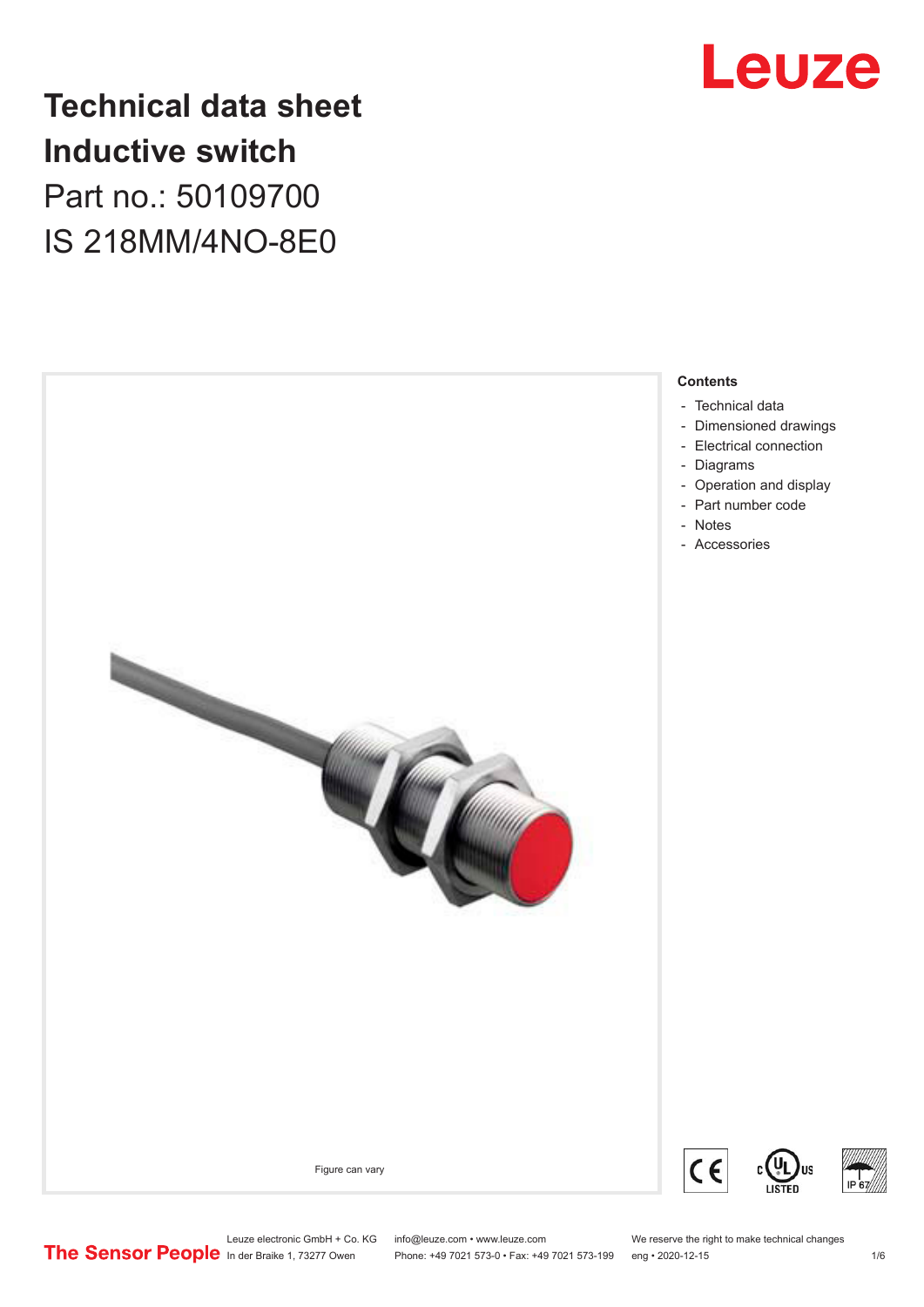### <span id="page-1-0"></span>**Technical data**

# Leuze

#### **Basic data**

| Dasit uata                                            |                                                                                          |  |
|-------------------------------------------------------|------------------------------------------------------------------------------------------|--|
| Series                                                | 218                                                                                      |  |
| Typ. operating range limit S <sub>n</sub>             | 8 mm                                                                                     |  |
| Operating range S <sub>a</sub>                        | $06.4$ mm                                                                                |  |
| <b>Characteristic parameters</b>                      |                                                                                          |  |
| <b>MTTF</b>                                           | 900 years                                                                                |  |
|                                                       |                                                                                          |  |
| Electrical data                                       |                                                                                          |  |
| <b>Protective circuit</b>                             | Inductive protection                                                                     |  |
|                                                       | Polarity reversal protection                                                             |  |
|                                                       | Short circuit protected                                                                  |  |
|                                                       |                                                                                          |  |
| Performance data                                      |                                                                                          |  |
| Supply voltage U <sub>B</sub>                         | 10  30 V, DC                                                                             |  |
| <b>Residual ripple</b>                                | 0  20 %, From $U_{B}$                                                                    |  |
| <b>Open-circuit current</b>                           | $010$ mA                                                                                 |  |
| Temperature drift, max. (in % of S <sub>r</sub> )     | 10 %, Over the entire operating<br>temperature range                                     |  |
| Repeatability, max. (in % of S.)                      | 5 %, For $U_R$ = 20  30 VDC, ambient<br>temperature $T_a = 23 \degree C \pm 5 \degree C$ |  |
| <b>Switching hysteresis</b>                           | 10 %                                                                                     |  |
|                                                       |                                                                                          |  |
| Outputs                                               |                                                                                          |  |
| <b>Number of digital switching outputs</b> 1 Piece(s) |                                                                                          |  |
|                                                       |                                                                                          |  |
| <b>Switching outputs</b><br><b>Voltage type</b>       | DC                                                                                       |  |
| Switching current, max.                               | 200 mA                                                                                   |  |
| Residual current, max.                                | 0.1 <sub>m</sub> A                                                                       |  |
| Voltage drop                                          | $\leq 2$ V                                                                               |  |
|                                                       |                                                                                          |  |
| <b>Switching output 1</b>                             |                                                                                          |  |
| <b>Switching element</b>                              | Transistor, PNP                                                                          |  |
| <b>Switching principle</b>                            | NO (normally open)                                                                       |  |
|                                                       |                                                                                          |  |
| <b>Timing</b>                                         |                                                                                          |  |
| <b>Switching frequency</b>                            | 1,500 Hz                                                                                 |  |
| <b>Readiness delay</b>                                | 60 ms                                                                                    |  |
|                                                       |                                                                                          |  |
| Connection                                            |                                                                                          |  |
| <b>Number of connections</b>                          | 1 Piece(s)                                                                               |  |
|                                                       |                                                                                          |  |
| <b>Connection 1</b>                                   |                                                                                          |  |
| <b>Function</b>                                       | Signal OUT                                                                               |  |
|                                                       | Voltage supply                                                                           |  |
| Type of connection                                    | Cable                                                                                    |  |
| Cable length                                          | 2,000 mm                                                                                 |  |
| Sheathing material                                    | <b>PVC</b>                                                                               |  |
| Cable color                                           | Gray                                                                                     |  |
| <b>Number of conductors</b>                           | 3-wire                                                                                   |  |

| <b>Mechanical data</b>                             |                                 |
|----------------------------------------------------|---------------------------------|
| Design                                             | Cylindrical                     |
| <b>Thread size</b>                                 | M <sub>18</sub> x 1 mm          |
| Dimension (Ø x L)                                  | 18 mm x 52 mm                   |
| <b>Type of installation</b>                        | Embedded                        |
| <b>Housing material</b>                            | Metal                           |
| <b>Metal housing</b>                               | Nickel-plated brass             |
| Sensing face material                              | Plastic, Polybutylene (PBT)     |
| Net weight                                         | 116 g                           |
| <b>Housing color</b>                               | <b>Red. RAL 3000</b>            |
|                                                    | Silver                          |
| <b>Type of fastening</b>                           | Mounting thread                 |
|                                                    | Via optional mounting device    |
| <b>Standard measuring plate</b>                    | 24 x 24 mm <sup>2</sup> , Fe360 |
|                                                    |                                 |
| <b>Operation and display</b>                       |                                 |
| <b>Type of display</b>                             | LED                             |
| <b>Number of LEDs</b>                              | 1 Piece(s)                      |
|                                                    |                                 |
| <b>Environmental data</b>                          |                                 |
| Ambient temperature, operation                     | $-25$ 70 °C                     |
| Ambient temperature, storage                       | $-2570 °C$                      |
|                                                    |                                 |
| <b>Certifications</b>                              |                                 |
|                                                    |                                 |
| Degree of protection                               | IP 67                           |
| <b>Protection class</b>                            | $\mathsf{II}$                   |
| <b>Certifications</b>                              | c UL US                         |
| Test procedure for EMC in accordance IEC 61000-4-2 |                                 |
| with standard                                      | IEC 61000-4-3                   |
|                                                    | IEC 61000-4-4                   |
| <b>Standards applied</b>                           | IEC 60947-5-2                   |
|                                                    |                                 |
| <b>Correction factors</b>                          |                                 |
| <b>Aluminum</b>                                    | 0.35                            |
| <b>Stainless steel</b>                             | 0.7                             |
| Copper                                             | 0.3                             |
| <b>Brass</b>                                       | 0.4                             |
| Fe360 steel                                        | 1                               |
|                                                    |                                 |
| <b>Classification</b>                              |                                 |
| <b>Customs tariff number</b>                       | 85365019                        |
| eCl@ss 5.1.4                                       | 27270101                        |
| eCl@ss 8.0                                         | 27270101                        |
| eCl@ss 9.0                                         | 27270101                        |
| eCl@ss 10.0                                        | 27270101                        |
| eCl@ss 11.0                                        | 27270101                        |
| <b>ETIM 5.0</b>                                    | EC002714                        |

**ETIM 7.0** EC002714

**Wire cross section** 0.34 mm<sup>2</sup> **No. of pins** 4 -pin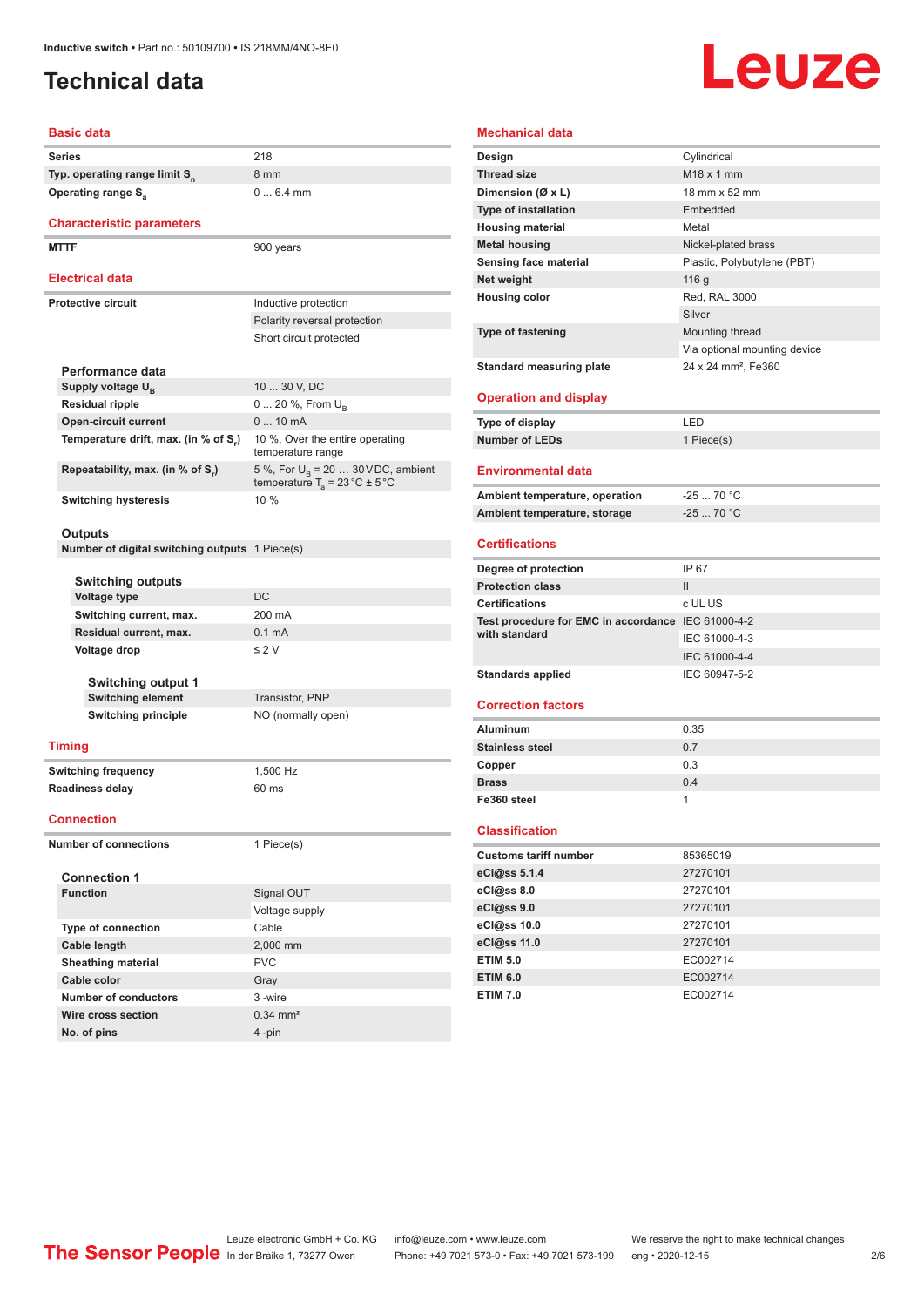<span id="page-2-0"></span>**Inductive switch •** Part no.: 50109700 **•** IS 218MM/4NO-8E0

### **Dimensioned drawings**

All dimensions in millimeters







### **Electrical connection**

#### **Connection 1**

| Signal OUT            |
|-----------------------|
| Voltage supply        |
|                       |
| 2,000 mm              |
|                       |
|                       |
|                       |
| $0.34 \, \text{mm}^2$ |
|                       |
|                       |

#### **Conductor color Conductor assignment**

| <b>Brown</b> | V+               |
|--------------|------------------|
| <b>Blue</b>  | <b>GND</b>       |
| <b>Black</b> | OUT <sub>1</sub> |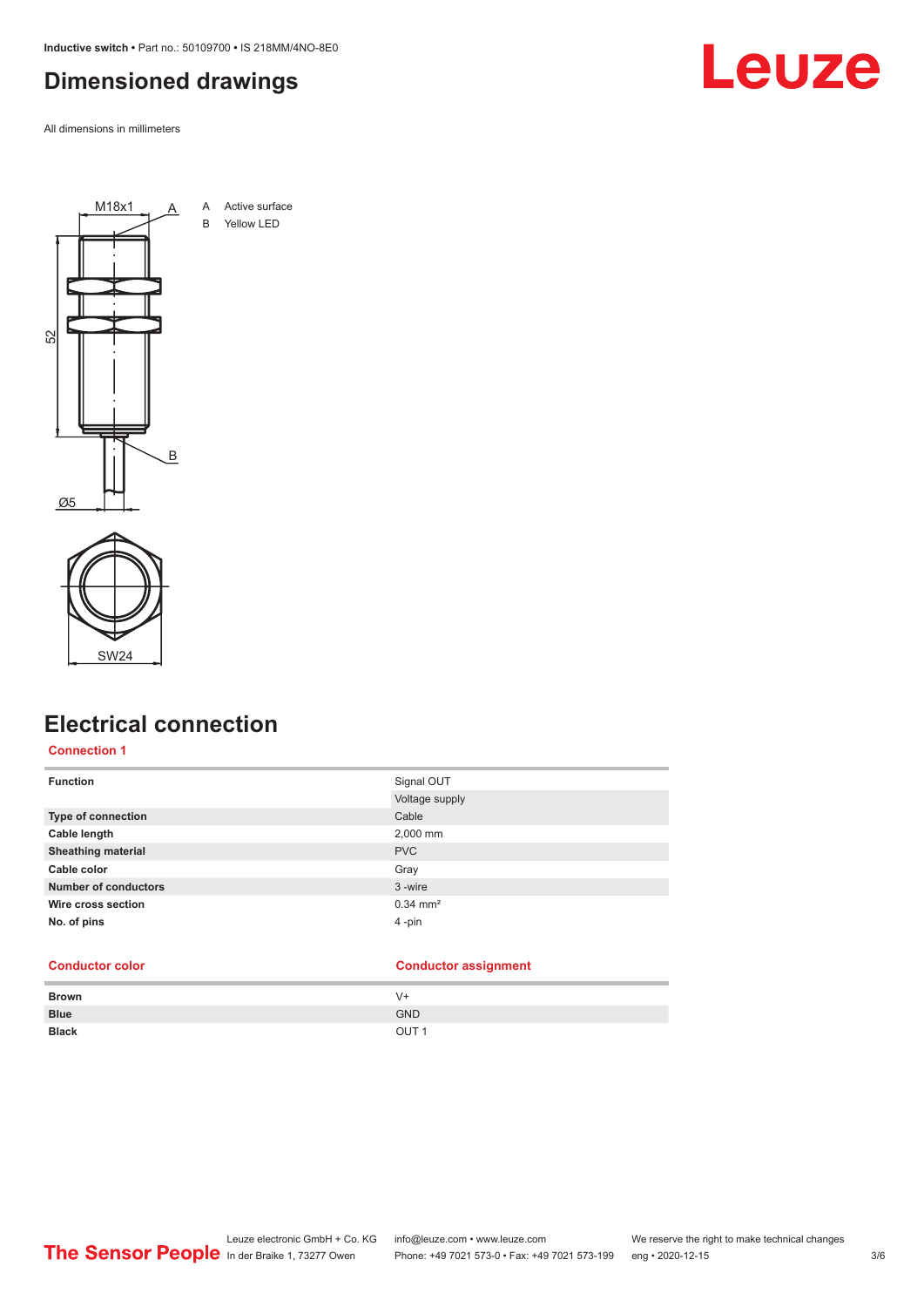#### <span id="page-3-0"></span>**Diagrams**

## Leuze

#### Embedded installation



#### Types with  $S_{n}$  = 8.0 mm



### **Operation and display**

#### **LED Display Meaning**

**Part number code**

Part designation: **ISX YYY ZZ/AAA.BB-CCC-DDD-DDD**

**ISX Operating principle / construction** IS: inductive switch, standard design ISS: inductive switch, short construction

**1** Yellow, continuous light Switching state Switching output/switching state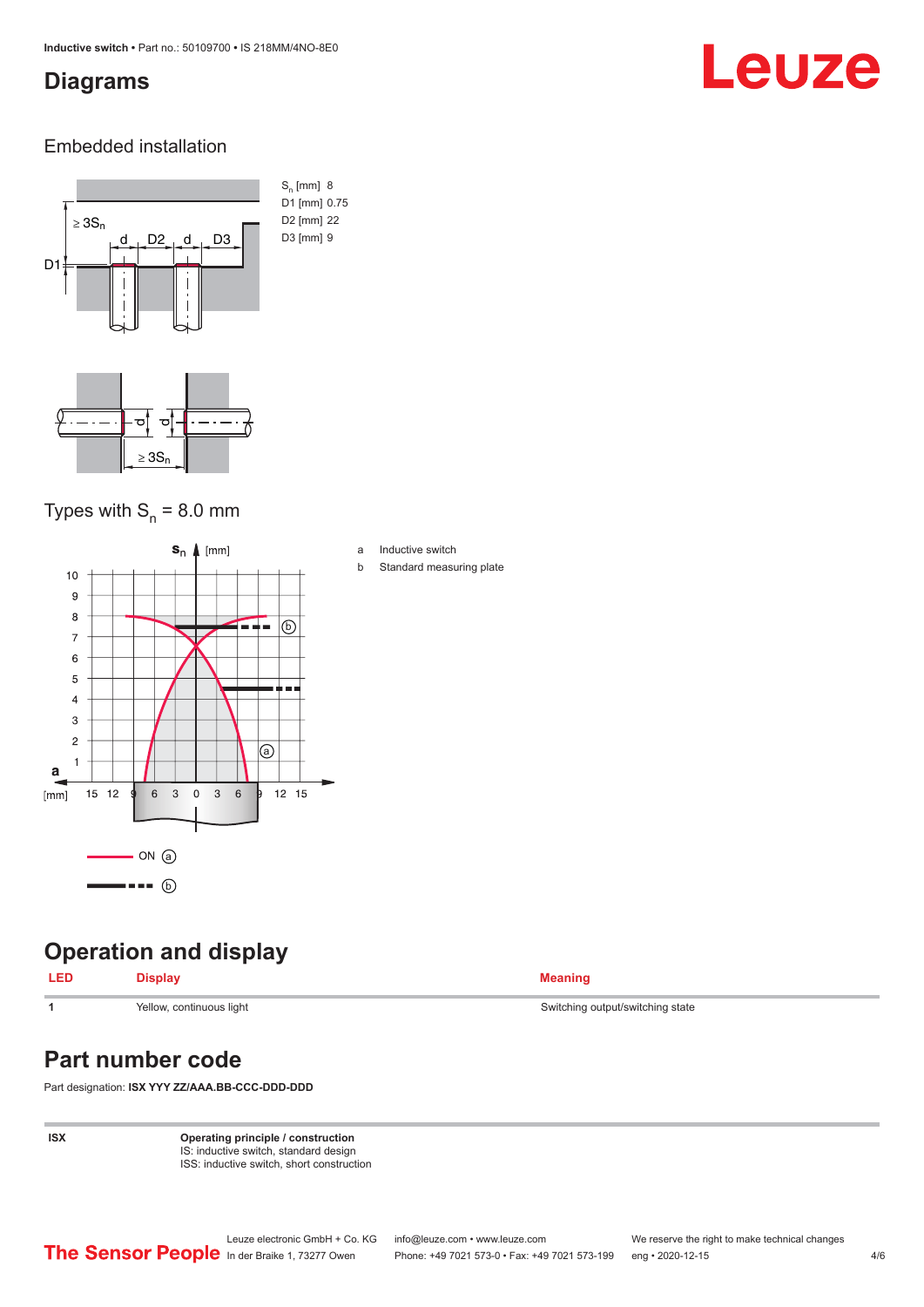#### **Part number code**

## Leuze

| <b>YYY</b> | Series<br>203: series with Ø 3 mm<br>204: series with $\varnothing$ 4 mm<br>205: series with M5 x 0.5 external thread<br>206: series with Ø 6.5 mm<br>208: series with M8 x 1 external thread<br>212: series with M12 x 1 external thread                                                                                                                                                                                                                                                                                                                                                                                                                                                                                                                                                                                                                                                                                                                                                                                                                                                                                                                                                                                                                                                                                                                                                                                                                                                         |
|------------|---------------------------------------------------------------------------------------------------------------------------------------------------------------------------------------------------------------------------------------------------------------------------------------------------------------------------------------------------------------------------------------------------------------------------------------------------------------------------------------------------------------------------------------------------------------------------------------------------------------------------------------------------------------------------------------------------------------------------------------------------------------------------------------------------------------------------------------------------------------------------------------------------------------------------------------------------------------------------------------------------------------------------------------------------------------------------------------------------------------------------------------------------------------------------------------------------------------------------------------------------------------------------------------------------------------------------------------------------------------------------------------------------------------------------------------------------------------------------------------------------|
|            | 218: series with M18 x 1 external thread<br>230: series with M30 x 1.5 external thread<br>240: series in cubic design<br>244: series in cubic design<br>255: series with 5 x 5 mm <sup>2</sup> cross section<br>288: series with 8 x 8 mm <sup>2</sup> cross section                                                                                                                                                                                                                                                                                                                                                                                                                                                                                                                                                                                                                                                                                                                                                                                                                                                                                                                                                                                                                                                                                                                                                                                                                              |
| ZZ         | Housing / thread<br>MM: metal housing (active surface: plastic) / metric thread<br>FM: full-metal housing (active surface: stainless steel AISI 316L) / metric thread<br>MP: metal housing (active surface: plastic) / smooth (without thread)                                                                                                                                                                                                                                                                                                                                                                                                                                                                                                                                                                                                                                                                                                                                                                                                                                                                                                                                                                                                                                                                                                                                                                                                                                                    |
| <b>AAA</b> | Output current / supply<br>4NO: PNP transistor, NO contact<br>4NC: PNP transistor, NC contact<br>2NO: NPN transistor, NO contact<br>2NC: NPN transistor, NC contact<br>1NO: relay, NO contact / AC/DC<br>1NC: relay, NC contact / AC/DC<br>44: 2 PNP transistor switching outputs, antivalent (NO + NC)<br>22: 2 NPN transistor switching outputs, antivalent (NO + NC)                                                                                                                                                                                                                                                                                                                                                                                                                                                                                                                                                                                                                                                                                                                                                                                                                                                                                                                                                                                                                                                                                                                           |
| BB         | <b>Special equipment</b><br>n/a: no special equipment<br>5F: food version<br>5: housing material V2A (1.4305, AISI 303)                                                                                                                                                                                                                                                                                                                                                                                                                                                                                                                                                                                                                                                                                                                                                                                                                                                                                                                                                                                                                                                                                                                                                                                                                                                                                                                                                                           |
| <b>CCC</b> | Measurement range / type of installation<br>1E0: typ. range limit 1.0 mm / embedded installation<br>1E5: typ. range limit 1.5 mm / embedded installation<br>2E0: typ. range limit 2.0 mm / embedded installation<br>3E0: typ. range limit 3.0 mm / embedded installation<br>4E0: typ. range limit 4.0 mm / embedded installation<br>5E0: typ. range limit 5.0 mm / embedded installation<br>6E0: typ. range limit 6.0 mm / embedded installation<br>8E0: typ. range limit 8.0 mm / embedded installation<br>10E: typ. range limit 10.0 mm / embedded installation<br>12E: typ. range limit 12.0 mm / embedded installation<br>15E: typ. range limit 15.0 mm / embedded installation<br>20E: typ. range limit 20.0 mm / embedded installation<br>22E: typ. range limit 22.0 mm / embedded installation<br>2N5: typ. range limit 2.5 mm / non-embedded installation<br>4N0: typ. range limit 4.0 mm / non-embedded installation<br>8N0: typ. range limit 8.0 mm / non-embedded installation<br>10N: typ. range limit 10.0 mm / non-embedded installation<br>12N: typ. range limit 12.0 mm / non-embedded installation<br>14N: typ. range limit 14.0 mm / non-embedded installation<br>15N: typ. range limit 15.0 mm / non-embedded installation<br>20N: typ. range limit 20.0 mm / non-embedded installation<br>22N: typ. range limit 22.0 mm / non-embedded installation<br>25N: typ. range limit 25.0 mm / non-embedded installation<br>40N: typ. range limit 40.0 mm / non-embedded installation |
| <b>DDD</b> | <b>Electrical connection</b><br>n/a: cable, standard length 2000 mm<br>S12: M12 connector, 4-pin, axial<br>200-S12: cable, length 200 mm with M12 connector, 4-pin, axial<br>200-S8.3: cable, length 200 mm with M8 connector, 3-pin, axial<br>S8.3: M8 connector, 3-pin, axial<br>005-S8.3: cable, length 500 mm with M8 connector, 3-pin, axial<br>050: cable, standard length 5000 mm, 3-wire                                                                                                                                                                                                                                                                                                                                                                                                                                                                                                                                                                                                                                                                                                                                                                                                                                                                                                                                                                                                                                                                                                  |
|            | <b>Note</b>                                                                                                                                                                                                                                                                                                                                                                                                                                                                                                                                                                                                                                                                                                                                                                                                                                                                                                                                                                                                                                                                                                                                                                                                                                                                                                                                                                                                                                                                                       |
|            | $\&$ A list with all available device types can be found on the Leuze website at www.leuze.com.                                                                                                                                                                                                                                                                                                                                                                                                                                                                                                                                                                                                                                                                                                                                                                                                                                                                                                                                                                                                                                                                                                                                                                                                                                                                                                                                                                                                   |